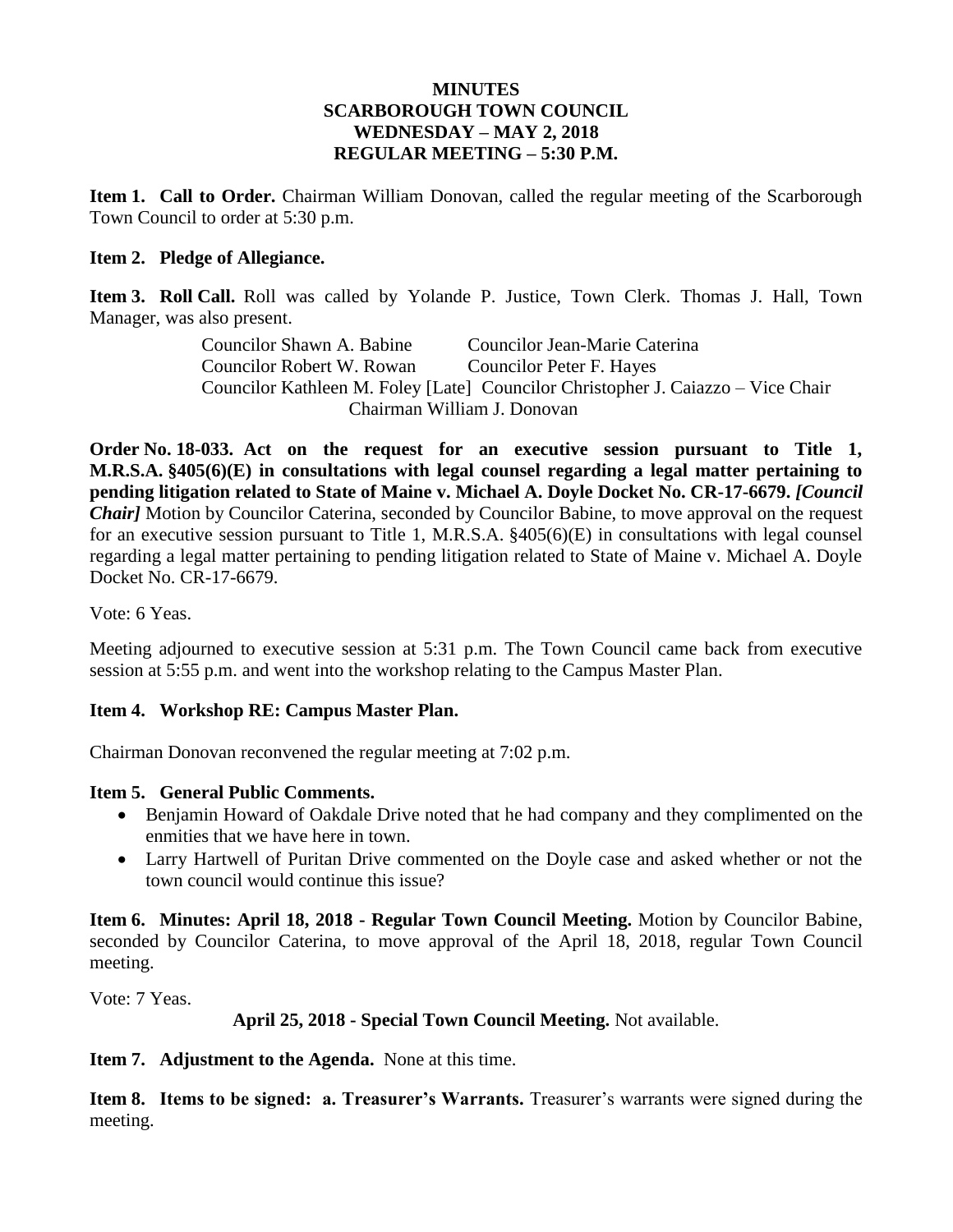**Order No. 18-028, 7:00 p.m. Public Hearing on the proposed Municipal/School Budgets for FY2019.** *[Town Manager]* Thomas J. Hall, Town Manager, gave a brief overview on this item. Councilor Hayes, Chair of the Finance Committee gave a brief update.

Chairman Donovan opened the public hearing. The following individuals spoke on this Order:

- Kelly Murphy of Woodfield Drive urged the Town Council to approve the school budget as recommended by the Superintendent.
- Benjamin Howard of Oakdale Drive noted that he had met with the Superintendent and Finance Chair and what questions he had were answered.
- Chairman Donovan noted that several emails had been received in support of the School Budget.
- Stacey Neumann of Windsor Pines Drive noted that she did not like the proposed budget as she felt it was too trimmed down. She voiced her concerns with larger classrooms and supported foreign language in the elementary school. She thanked the Council and Board for their service to the town.

There being no further comments, the hearing was closed at 7:14 p.m. The second reading on the budget would be held on Wednesday, May 16, 2018.

**Order No. 18-034, 7:00 p.m. Public Hearing and action on the new request for a Food Handlers License from Morgan Schaffer, d/b/a E & M Higgins Beach Market, located at 82 Spurwink Road.** *[Town Clerk]* Chairman Donovan opened the public hearing. As there were no comments either for or against the hearing was closed at 7:15 p.m.

Motion by Councilor Caterina, seconded by Councilor Babine, to move approval on the new request for a Food Handlers License from Morgan Schaffer, d/b/a E & M Higgins Beach Market, located at 82 Spurwink Road.

Vote: 7 Yeas.

**Resolution 18-001. Act on the request to proclaim the month of May as Building Safety Month.** *[Zoning Administrator]* Motion by Councilor Caterina, seconded by Councilor Hayes, to move approval of Resolution 18-001, to proclaim the month of May as Building Safety Month, as follows: *Resolution 18-001*

# **Building Safety Month — May, 2018**

**WHEREAS**, our (City, Town, County, State) is committed to recognizing our growth and strength depends on the safety and economic value of the homes, buildings and infrastructure that serve our citizens, both in everyday life and in times of natural disaster; and,

**WHEREAS**, our confidence in the structural integrity of these buildings that make up our community is achieved through the devotion of vigilant guardians––building safety and fire prevention officials, architects, engineers, builders, tradespeople, design professionals, laborers and others in the construction industry––who work year-round to ensure the safe construction of buildings; and,

**WHEREAS**, these guardians are dedicated members of the International Code Council, a U.S. based organization, that brings together local, state and federal officials that are experts in the built environment to create and implement the highest-quality codes to protect us in the buildings where we live, learn, work, worship, play; and,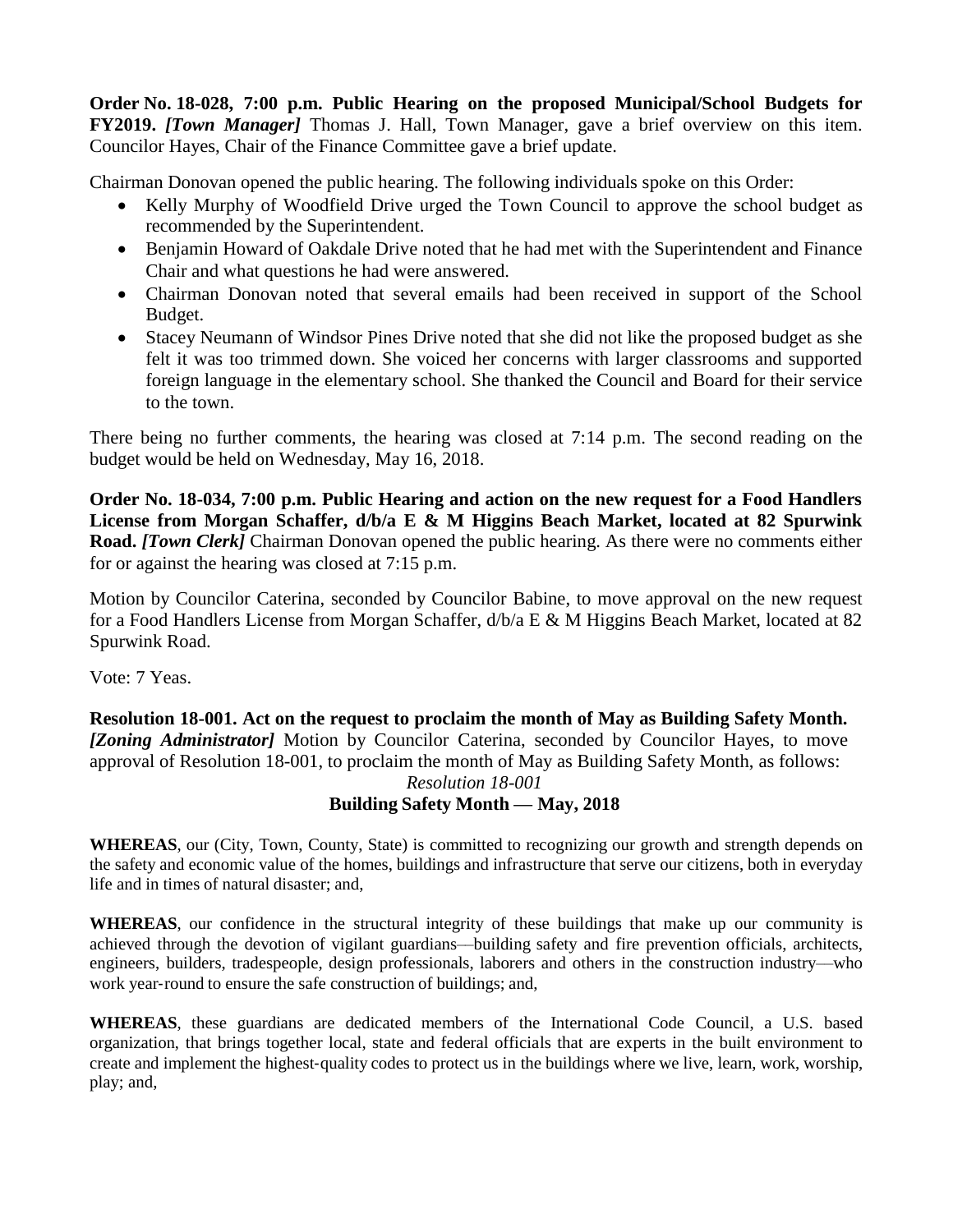**WHEREAS**, our nation benefits economically and technologically from using the International Codes® that are developed by a national, voluntary consensus codes and standards developing organization, our government is able to avoid the high cost and complexity of developing and maintaining these codes, which are the most widely adopted building safety and fire prevention codes in the nation; these modern building codes include safeguards to protect the public from natural disasters such as hurricanes, snowstorms, tornadoes, wildland fires, floods and earthquake; and,

**WHEREAS**, Building Safety Month is sponsored by the International Code Council to remind the public about the critical role of our communities largely unknown guardians of public safety-our local code officials – who assure us of safe, efficient and livable buildings that are essential to keep America great; and,

**WHEREAS**, "Building Codes Save Lives" the theme for Building Safety Month 2018, encourages all Americans to raise awareness of the importance of building safe and resilient construction; fire prevention; disaster mitigation, and new technologies in the construction industry. Building Safety Month 2018 encourages appropriate steps everyone can take to ensure that the places where we live, learn, work, worship and play are safe, and recognizes that countless lives have been saved due to the implementation of safety codes by local and state agencies; and,

**WHEREAS**, each year, in observance of Building Safety Month, Americans are asked to consider the commitment to improve building safety and economic investment at home and in the community, and to acknowledge the essential service provided to all of us by local and state building departments, fire prevention bureaus and federal agencies in protecting lives and property.

**NOW, THEREFORE, BE IT RESOLVED,** that the Scarborough Town Council and the Town Manager does proclaim the month of May 2018 as *Building Safety Month* in Scarborough, Maine and urges the resident of our community to join in participation in Building Safety Month activities.

Signed and dated this 2nd day of May, 2018, on behalf of the Scarborough Town Council and the Town Manager of Scarborough, Maine. Signed by William Donovan, Council Chair and attested by Yolande P. Justice, Town Clerk

Vote: 7 Yeas.

**OLD BUSINESS:** None at this time.

#### **NEW BUSINESS:**

**Order No. 18-035. Act on the request to set the date, time and location of the School Budget Validation Referendum for Tuesday, June 12, 2018, at 7:00 a.m. at the Scarborough High School, located at 11 Municipal Drive.** *[Town Clerk]* Motion by Councilor Babine, seconded by Councilor Caterina, to on the request to set the date, time and location of the School Budget Validation Referendum for Tuesday, June 12, 2018, at 7:00 a.m. at the Scarborough High School, located at 11 Municipal Drive, as follows:

### **WARRANT SPECIAL MUNICIPAL REFERENDUM ELECTION (20-A M.R.S.A. § 1486 and 2307) TOWN OF SCARBOROUGH Tuesday, June 12, 2018**

**Municipality:** Scarborough **Voting District:** Town Wide

**Voting Place Name:** Scarborough High School **Voting Location:** 11 Municipal Drive

**Polls Open at 7:00 A.M. Polls Close at 8:00 P.M.**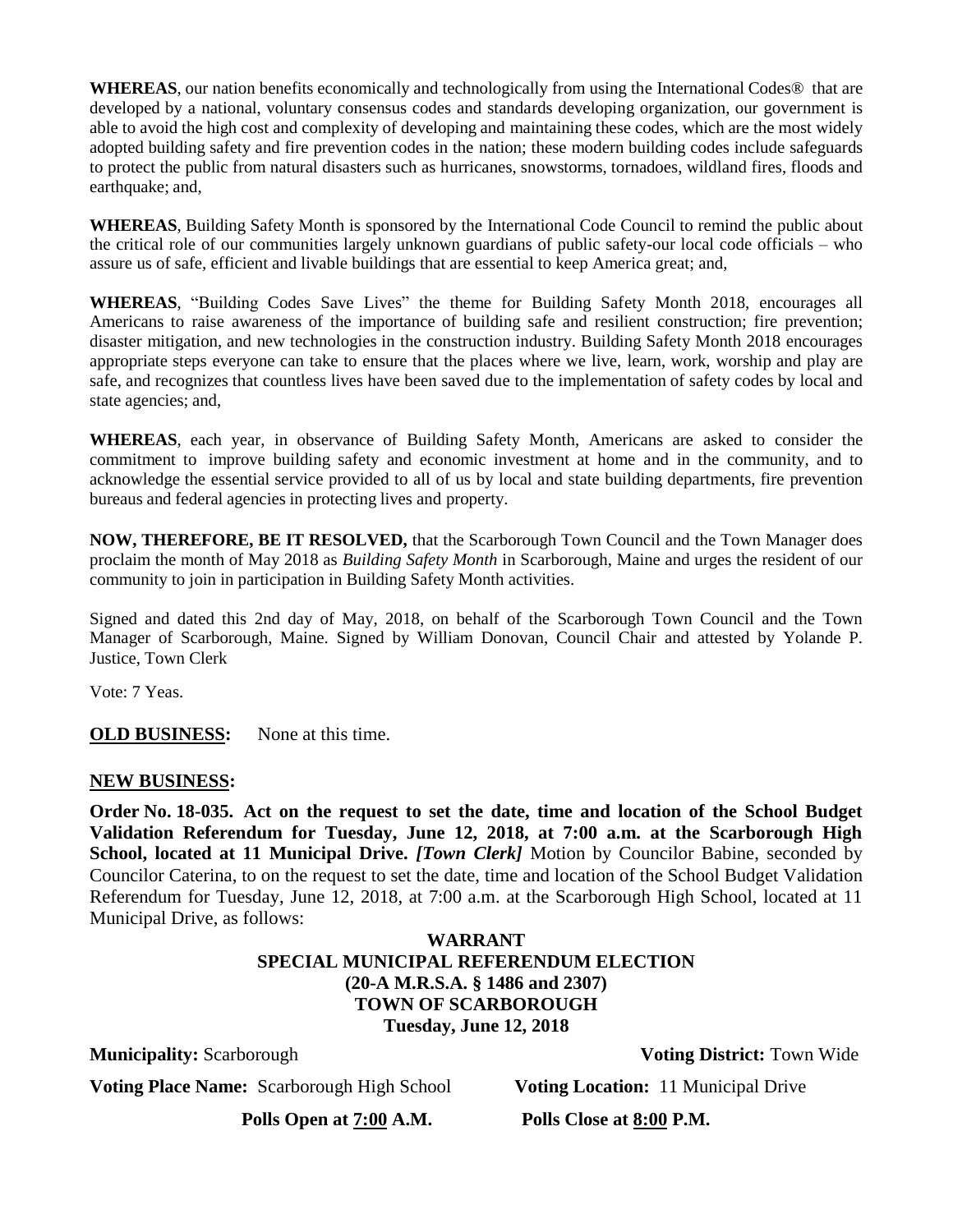### **Absentee Ballot Processing (check all that apply):**

**Processed by:** Clerk (Centrally) **X** Warden (At Polls)

**Date/Time of Processing:**

**X Monday, June 11, 2018** Early Processing of Absentee Ballots:

1-Hour Inspection Time: 9:00 A.M. IF NO INSPECTION IS REQUESTED OR

Time Processing Begins: 10:00 A.M. IF INSPECTION HAS BEEN REQUESTED.

**----------------------------------------------------------------------------------------------------------------------------**

**X During** Election Day (6/12) Processing Time(s): 8:00 a.m. 10:00 a.m. 1:00 p.m. 4:00 p.m. AND 7:30 p.m. until done.

**Only** after 8:00 p.m. on Election Day (6/12)

Cumberland County, ss. State of Maine

TO: Robert A. Moulton, the Chief of Police for the Town of Scarborough:

You are hereby required in the name of the State of Maine to notify the voters of the Town of Scarborough of the Special Municipal Referendum Election, as described in this warrant.

# **To the Voters of the Town of Scarborough:**

You are hereby notified that a School Budget Validation Referendum Election will held at the Scarborough High School, located at 11 Municipal Drive, in the Town of Scarborough on Tuesday, June 12, 2018, for the purpose of determining the following question:

# **School Budget Validation Referendum Question No. 1:**

 $\triangleright$  YES Do you favor approving the Scarborough School budget for the upcoming school

NO year that was adopted at the latest Town of Scarborough budget meeting held on

May 16, 2018?

The Registrar of Voters will hold office hours while the polls are open to correct any error in or change a name or address on the voting list; to accept the registration of any person eligible to vote, and to accept new enrollments.

A person who is not registered as a voter may not vote in any Scarborough election.

Given under our hand this 2nd day of May, 2018, at Scarborough, Maine. A majority of the Town Council Members.

Vote: 7 Yeas.

**Item 9. Non Action Items.** None at this time.

# **Item 10. Standing and Special Committee Reports and Liaison Reports.**

- Councilor Hayes gave a brief overview on the Finance Committee.
- Councilor Caterina Ordinance committee would be canceled this month and she gave update on the Vision Committee with the Greater Portland Council of Government.